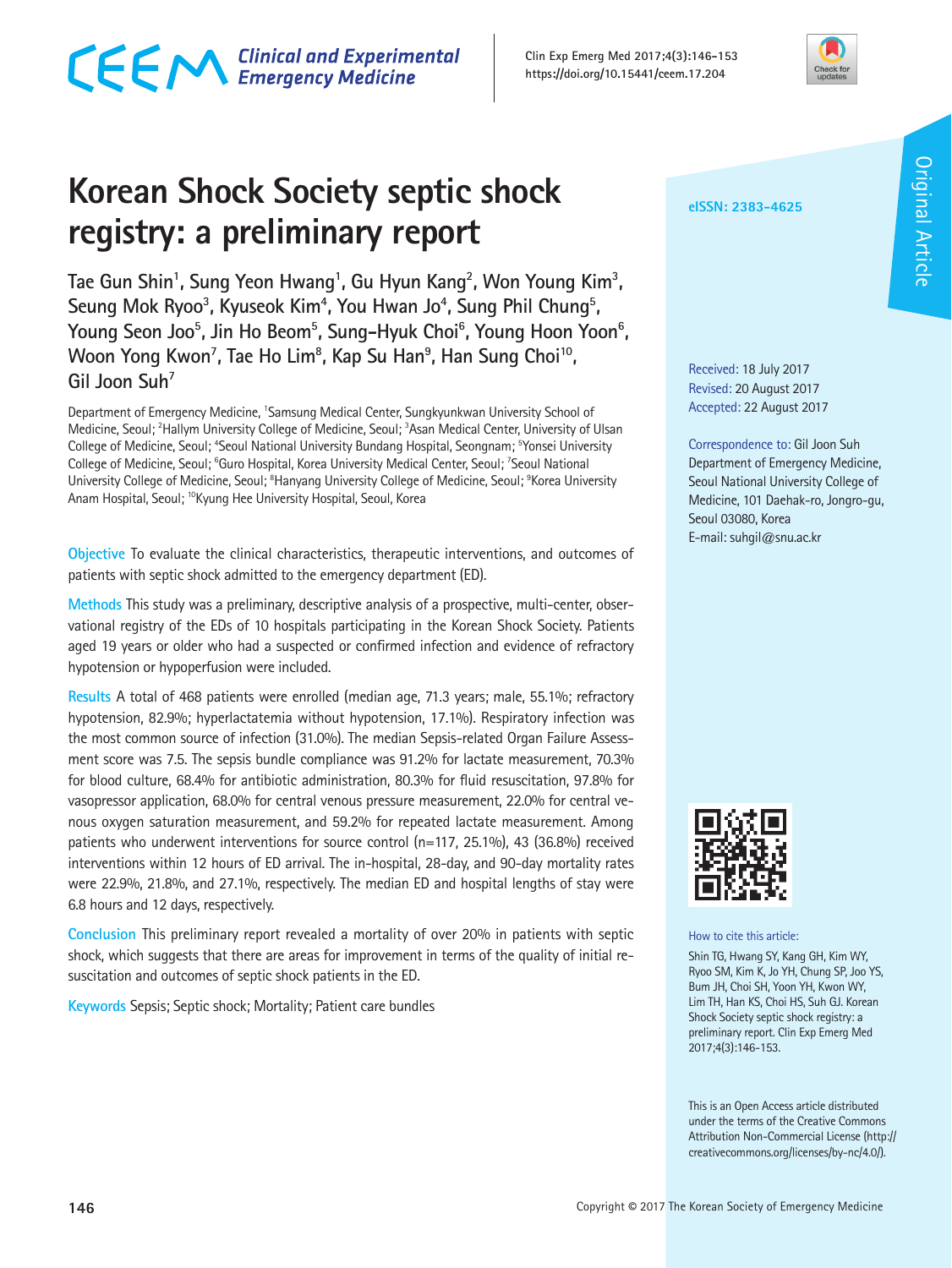### **Capsule Summary**

**What is already known**

*Mortality in patients with sepsis or septic shock remains high, while compliance with the sepsis bundle metrics remains low and variable.*

#### **What is new in the current study**

*This is the first, multi-center study on septic shock in the emergency departments of Korea. The results of this preliminary report suggest that initial sepsis care and the outcomes of septic shock patients need to be improved.*

### **INTRODUCTION**

Shock refers to circulatory failure with inadequate tissue perfusion and cellular oxygen utilization.<sup>1</sup> Sepsis is the most common cause of noncardiogenic shock, which is accompanied by lifethreatening organ dysfunction due to dysregulated host response to infection.<sup>1-3</sup> Despite current advances in intensive care and sepsis therapy, the incidence of sepsis continues to rise and mortality rates in patients with septic shock exceed 20%.<sup>4,5</sup> With no specific superior therapeutic options being developed, further research and clinical quality improvement are needed to increase the survival of patients with septic shock.<sup>6,7</sup>

The Korean Shock Society (KoSS) was established in 2013 to research and improve clinical quality in the diagnosis and treatment of shock, which is a principal topic in emergency and critical care medicine. The KoSS has been prospectively collecting data in a septic shock registry since October 2015 as a first step towards future research on shock. The KoSS septic shock registry data include clinical characteristics and initial management of, and early outcomes in patients presenting to emergency departments (EDs) with septic shock. This study is a preliminary, descriptive analysis of the KoSS septic shock registry.

### **METHODS**

#### **Study design**

This prospective, multi-center, observational study was designed to evaluate the clinical characteristics, therapeutic interventions, and outcomes of patients with septic shock in EDs. Among hospitals in the KoSS, 10 EDs participated in the KoSS septic shock registry from October 2015 to June 2016 (Table 1). Patients aged 19 years or older who visited one of these EDs and met the eligibility criteria were enrolled. The inclusion criteria included suspected or confirmed infection and evidence of refractory hypotension or hypoperfusion.<sup>8-10</sup> Systemic inflammatory response **Table 1.** Participating hospitals

| Hospital | No. of patients (%) | <b>Enrollment period</b>             |
|----------|---------------------|--------------------------------------|
| A        | 78 (16.7)           | December 2015 to April 2016 (5 mo)   |
| B        | 39(8.3)             | November 2015 to April 2016 (6 mo)   |
|          | 31(6.6)             | March 2016 to April 2016 (2 mo)      |
| D        | 14(3.0)             | December 2015 to April 2016 (5 mo)   |
| F        | 57 (12.2)           | November 2015 to June 2016 (8 mo)    |
| F        | 103(22.0)           | November 2015 to June 2016 (8 mo)    |
| G        | 27(5.8)             | January 2016 to June 2016 (6 mo)     |
| H        | 66 (14.1)           | January 2016 to June 2016 (6 mo)     |
|          | 32(6.8)             | November 2015 to January 2016 (3 mo) |
|          | 21(4.5)             | January 2016 to April 2016 (4 mo)    |

syndrome criteria were not obligatory for enrollment.<sup>11</sup> Hypotension was defined as a systolic blood pressure <90 mmHg, a mean arterial pressure <70 mmHg, or a systolic blood pressure decrease  $>$  40 mmHg. $^6$  Refractory hypotension was defined as persistent hypotension after intravenous fluid challenge (1 L or more administered over 30 minutes) or as the need for vasopressors after fluid resuscitation. Hypoperfusion was defined as a serum lactate concentration of 4 mmol/L or greater. Patients who signed a "Do not attempt resuscitation" order before ED arrival or at the time of diagnosis, met the inclusion criteria 6 hours after ED arrival, were transferred from other hospitals without meeting the inclusion criteria upon ED arrival, or were directly transferred from EDs to other hospitals were excluded from this study. The study was approved by the institutional review boards of the individual participating centers and informed consent was obtained according to local institutional review board policy.

#### **Data collection**

All data were anonymized and collected using standardized case report forms by research coordinators or physicians at each participating hospital. For data quality control, data were centrally reviewed at the coordinating hospital and case report instructions were provided via manuals and training meetings. The following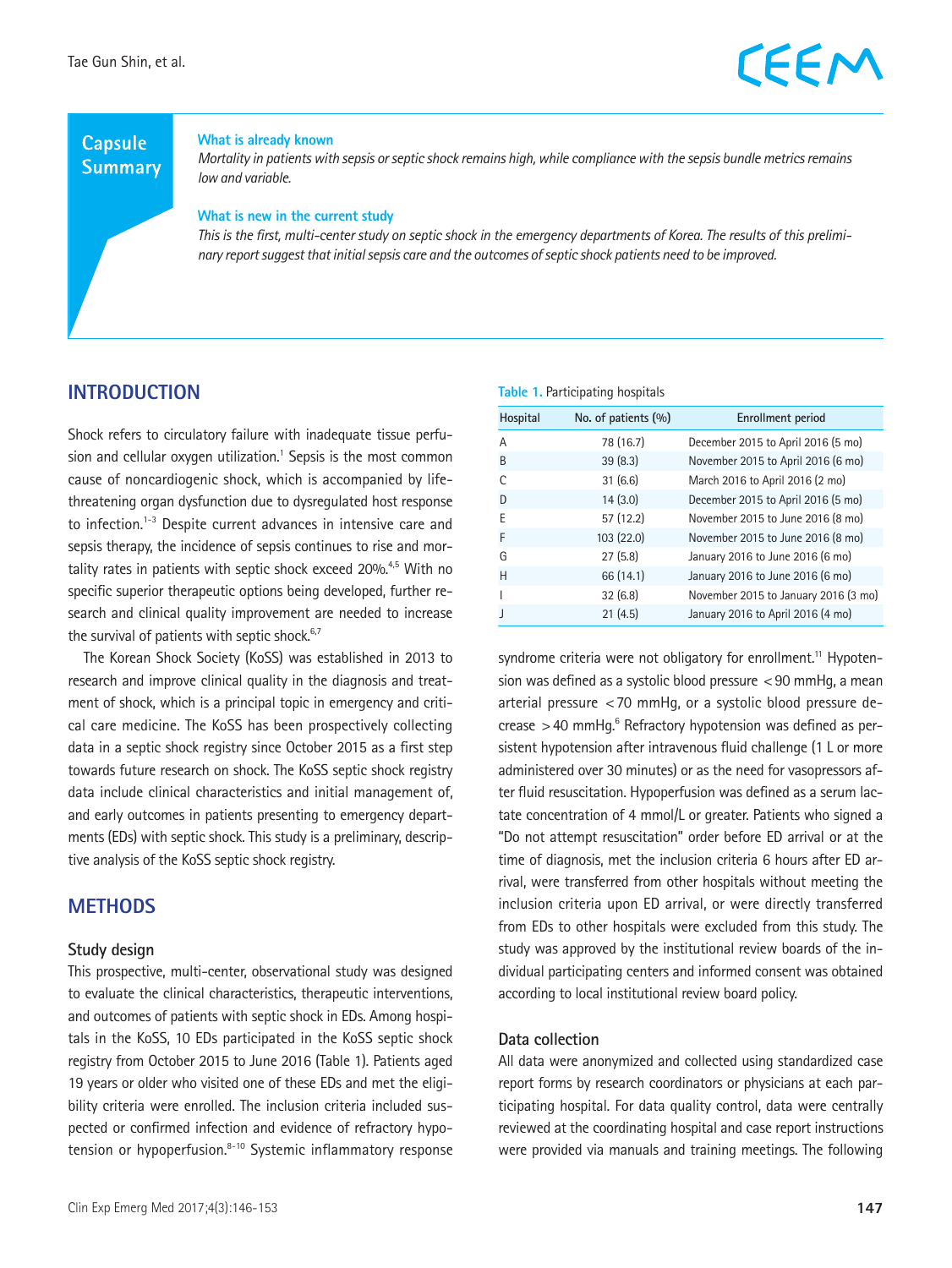data were included in the registry: demographic characteristics, comorbidities, vital signs, suspected infection source, and laboratory data. We investigated interventions including the Surviving Sepsis Campaign (SSC) bundle: lactate measurement, blood culture, fluid resuscitation, central venous pressure (CVP) measurement, central venous oxygen saturation  $(ScvO<sub>2</sub>)$  measurement, vasopressor use, transfusion, mechanical ventilation, renal replacement therapy, and interventions for infection source control.6 The outcome variables included in-hospital, 28-day, and 90 day mortality; ED disposition; and length of stay in the intensive

#### **Table 2.** Baseline characteristics

care unit and hospital. Maximum sepsis-related Organ Failure Assessment (SOFA) and Acute Physiology and Chronic Health evaluation (APACHE) II scores were evaluated using the worst parameters within 24 hours after ED arrival.<sup>12,13</sup>

#### **Statistical analyses**

The results are presented as medians with interquartile ranges (IQRs) for continuous variables and as the numbers of patients and percentages for categorical data. Continuous and categorical variables were analyzed using Wilcoxon rank-sum and chi-square

| Variable                                          | Overall $(n = 468)$ | Survivor $(n = 361)$ | Non-survivor $(n = 107)$ | P-value |
|---------------------------------------------------|---------------------|----------------------|--------------------------|---------|
| Age (yr)                                          | 71.3 (59.9-78.9)    | 71.3 (58.7-78.4)     | 72.2 (61.8-80.3)         | 0.15    |
| Sex (male)                                        | 258 (55.1)          | 186 (51.5)           | 72 (67.3)                | < 0.01  |
| Initial presentation                              |                     |                      |                          |         |
| Refractory hypotension                            | 388 (82.9)          | 312 (86.4)           | 76 (71.0)                | < 0.01  |
| Hyperlactatemia without hypotension               | 80 (17.1)           | 49 (13.6)            | 31 (29.0)                | < 0.01  |
| Comorbidities                                     |                     |                      |                          |         |
| Hypertension                                      | 214(45.7)           | 167 (46.3)           | 47 (43.9)                | 0.67    |
| <b>Diabetes</b>                                   | 142 (30.3)          | 102(28.3)            | 40 (37.4)                | 0.07    |
| Cardiac disease                                   | 65 (13.9)           | 49 (13.6)            | 16 (15.0)                | 0.71    |
| Cerebrovascular disease                           | 77 (16.5)           | 61(16.9)             | 16(15.0)                 | 0.63    |
| Chronic lung disease                              | 31(6.6)             | 22(6.1)              | 9(8.4)                   | 0.40    |
| Chronic renal disease                             | 51 (10.9)           | 33(9.1)              | 18 (16.8)                | 0.03    |
| Liver cirrhosis                                   | 44 (9.4)            | 36 (10.0)            | 8(7.5)                   | 0.44    |
| Metastatic solid cancer                           | 82 (17.5)           | 59 (16.3)            | 23(21.5)                 | 0.22    |
| Hematologic malignancy                            | 23(4.9)             | 11(3.1)              | 12(11.2)                 | < 0.01  |
| Transplant                                        | 4(0.9)              | 3(0.8)               | 1(0.9)                   | 0.92    |
| Dementia                                          | 38(8.1)             | 29(8.0)              | 9(8.4)                   | 0.90    |
| Transfer from another hospital                    | 169 (36.1)          | 130 (36.0)           | 39 (36.5)                | 0.93    |
| Referred from long-term care facilities/hospitals | 51 (10.9)           | 39 (10.8)            | 12 (11.2)                | 0.90    |
| Suspected infection focus                         |                     |                      |                          |         |
| Respiratory infection                             | 145 (31.0)          | 92 (25.5)            | 53 (49.5)                | < 0.01  |
| Intra-abdominal infection                         | 115 (24.6)          | 98 (27.1)            | 17 (15.9)                | < 0.01  |
| Urinary tract infection                           | 99 (21.1)           | 86 (23.8)            | 13(12.2)                 | < 0.01  |
| Mixed                                             | 60 (12.8)           | 45 (12.5)            | 15 (14.0)                | < 0.01  |
| Other or unknown                                  | 49 (10.5)           | 40 (11.1)            | 9(8.4)                   | < 0.01  |
| Initial vital signs                               |                     |                      |                          |         |
| Systolic blood pressure (mmHq)                    | 95 (80-122)         | 96 (80-120)          | $91(79-131)$             | 0.72    |
| Respiratory rate (/min)                           | $20(20-24)$         | $20(20-24)$          | $22(19-28)$              | 0.01    |
| Heart rate (/min)                                 | $106(91-125)$       | 104 (90-124)         | 112 (96-128)             | 0.02    |
| Body temperature (°C)                             | 37.4 (36.5-38.4)    | 37.6 (36.6-38.5)     | $37.0$ $(36.2 - 37.8)$   | < 0.01  |
| Vital signs at enrollment                         |                     |                      |                          |         |
| Systolic blood pressure (mmHg)                    | 84 (74-94)          | 84 (74-94)           | 82 (72-96)               | 0.58    |
| Respiratory rate (/min)                           | $20(18-24)$         | $20(18-24)$          | $21(20-26)$              | 0.01    |
| Heart rate (/min)                                 | 102 (89-119)        | 100 (88-118)         | 108 (95-122)             | < 0.01  |
| Body temperature (°C)                             | 37.2 (36.5-38.0)    | 37.4 (36.6-38.2)     | 36.8 (36.3-37.6)         | < 0.01  |
| Culture positive                                  |                     |                      |                          |         |
| <b>Blood</b>                                      | 198 (42.4)          | 158 (43.8)           | 40 (37.4)                | 0.37    |
| Other                                             | 247 (52.8)          | 183 (50.7)           | 64 (59.8)                | 0.10    |
| Resistant to initial antibiotics                  | 48 (10.3)           | 36 (10.0)            | 12(11.3)                 | 0.71    |
| Maximum SOFA score in 24 hours                    | $7.5$ (5-10.5)      | $7(5-10)$            | $9(7-12)$                | < 0.01  |
| <b>APACHE II score</b>                            | $18.5(13-25)$       | $17(12-24)$          | $22(18-29)$              | < 0.01  |

Data are shown as median (interquartile range) or number (%).

SOFA, Sepsis-related Organ Failure Assessment; APACHE, Acute Physiology and Chronic Health Evaluation.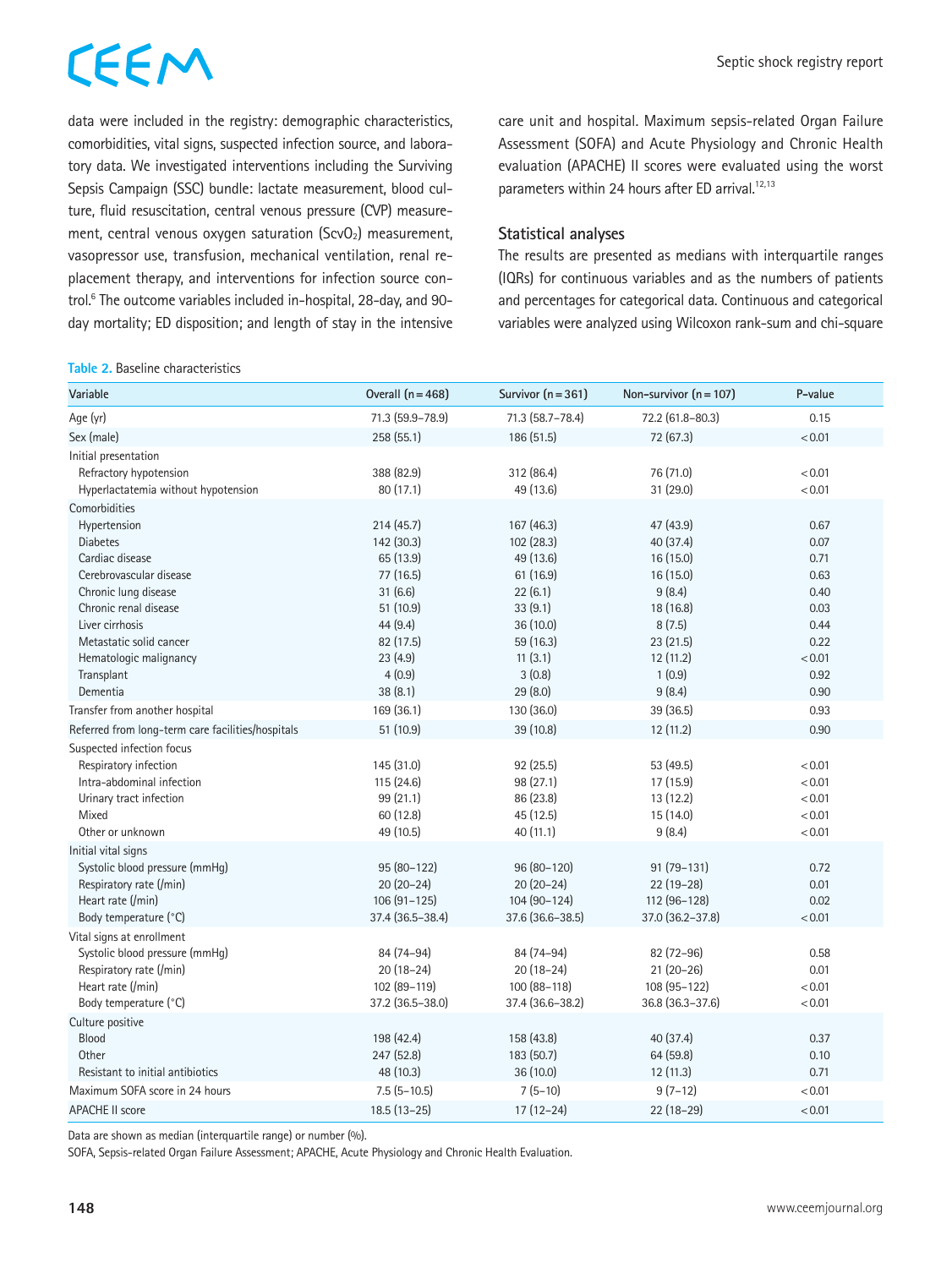#### tests, respectively. P-values less than 0.05 were considered statistically significant. STATA ver. 13.0 (STATA Corp., College Station, TX, USA) was used for statistical analysis.

### **RESULTS**

#### **Baseline characteristics and laboratory data**

A total of 468 patients with suspected septic shock were enrolled. We excluded patients with "Do not attempt resuscitation" orders  $(n=60)$ , those who met the inclusion criteria six hours after ED arrival ( $n=44$ ), those who were directly transferred from EDs to other hospitals ( $n=32$ ), those who were transferred from other hospitals without meeting the inclusion criteria upon ED arrival ( $n=13$ ), and those who had not provided informed consent  $(n=460)$ .

The baseline characteristics and comparisons between survivors and non-survivors according to hospital mortality are shown in Table 2. The median age was 71.3 years (IQR, 59.9 to 78.9) and

# CEEM

258 (55.1%) patients were male. Of the enrolled patients, 388 (82.9%) had refractory hypotension and 80 (17.1%) had hyperlactatemia without hypotension on initial presentation. Respiratory infections (31.0%), intra-abdominal infections (24.6%), and urinary tract infections (21.1%) were the most common sources of infection. Bacteremia was present in 198 (42.4%) patients. The median maximum SOFA score was 7.5 (IQR, 5 to 10.5) and median APACHE II score was 18.5 (IQR, 13 to 25). Between survivors and non-survivors, there were significant differences in variables including sex, initial presentation, chronic renal disease, hematologic malignancy, suspected infection focus, respiratory rate, heart rate, body temperature, SOFA score, and APACHE II score.

The laboratory results are shown in Table 3, including complete blood count, blood chemistry, and lactate level. The median lactate level was 3.1 mmol/L (IQR, 1.8 to 5.0) on initial measurement  $(n=458)$  and 2.5 mmol/L (IQR, 1.6 to 4.5) at the second measurement  $(n=353)$ .

#### **Table 3.** Laboratory test findings

| Variable                            | Overall $(n = 468)$       | Survivor $(n=361)$        | Non-survivor $(n = 107)$ | P-value | No. of measurements |
|-------------------------------------|---------------------------|---------------------------|--------------------------|---------|---------------------|
| Initial lactate (mmol/L)            | $3.1(1.8-5.0)$            | $2.9(1.8-4.7)$            | $4.4(2.5 - 7.5)$         | < 0.01  | 458                 |
| Second lactate (mmol/L)             | $2.5(1.6-4.5)$            | $2.3(1.5-3.9)$            | $3.4(1.9-6.8)$           | < 0.01  | 353                 |
| White blood cell count $(x 10^3/L)$ | 11.60 (6.34-18.35)        | 12.06 (7.00-19.30)        | 8.58 (3.50-14.90)        | < 0.01  | 468                 |
| Hemoglobin (g/dL)                   | $11.1$ $(9.4 - 12.6)$     | $11.3(9.7-12.7)$          | $10.3$ $(8.6 - 11.9)$    | < 0.01  | 468                 |
| Hematocrit (%)                      | 33.7 (28.9-38.0)          | 34.2 (29.9-38.3)          | 31.5 (26.4-36.9)         | 0.01    | 468                 |
| Platelet count $(x 10^3/L)$         | 154 (89-244)              | 162 (95-246)              | 124 (57-221)             | 0.03    | 468                 |
| Sodium (mmol/L)                     | 135 (131-138)             | 135 (132-138)             | 135 (131-139)            | 0.81    | 468                 |
| Potassium (mmol/L)                  | $4.1(3.6-4.6)$            | $4.0(3.6-4.5)$            | $4.3(3.7-4.8)$           | 0.01    | 468                 |
| Chloride (mmol/L)                   | 100 (96-105)              | $100(97-105)$             | 99 (94-105)              | 0.13    | 467                 |
| Blood urea nitrogen (mg/dL)         | 27.0 (18.9-43.4)          | 26.0 (18.0-40.0)          | 32.1 (21.0-49.0)         | < 0.01  | 466                 |
| Creatinine (mg/dL)                  | $1.37(0.91 - 2.27)$       | $1.31(0.90 - 2.15)$       | $1.70(1.01 - 2.67)$      | 0.02    | 466                 |
| AST (U/L)                           | $40(25 - 85)$             | $39(25-80)$               | $41(27-116)$             | 0.17    | 467                 |
| $ALT$ (U/L)                         | $26(14-56)$               | $27(14-59)$               | $24(13-43)$              | 0.35    | 467                 |
| Albumin (g/dL)                      | $3.0(2.6-3.4)$            | $3.1$ $(2.6-3.5)$         | $2.8(2.3-3.2)$           | < 0.01  | 455                 |
| Prothrombin time (INR)              | $1.27(1.12 - 1.46)$       | $1.23(1.11 - 1.42)$       | $1.32$ $(1.20 - 1.55)$   | < 0.01  | 455                 |
| C-reactive protein (mg/dL)          | 14.47 (5.91-23.44)        | 14.27 (5.57-23.01)        | 15.43 (7.28-26.38)       | 0.17    | 468                 |
| Glucose (mg/dL)                     | 136 (106-190)             | 136 (105-187)             | 137 (109-212)            | 0.52    | 467                 |
| Arterial pH                         | $7.43(7.36 - 7.47)$       | 7.43 (7.38-7.48)          | 7.38 (7.26-7.46)         | < 0.01  | 461                 |
| $PaCO2$ (mmHq)                      | 29.0 (24.7-34.0)          | 29.0 (25.0-33.7)          | 29.0 (23.5-37.9)         | 0.85    | 461                 |
| $PaO2$ (mmHq)                       | 77.1 (62.3-95.7)          | 79.0 (63.8-95.7)          | 72.8 (57.0-96.0)         | 0.11    | 461                 |
| Bicarbonate (arterial, mmol/L)      | 19.0 (15.6-22.4)          | 19.5 (16.4-22.6)          | 17.7 (12.8-21.2)         | < 0.01  | 461                 |
| Initial ScvO <sub>2</sub> $(%)$     | 69.4 (59.0-77.9)          | 69.2 (56.0-80.1)          | 70.7 (59.0-76.8)         | 0.70    | 121                 |
| Procalcitonin (mmol/L)              | $6.73(0.96 - 26.80)$      | $6.37(0.98 - 26.66)$      | 7.75 (0.78-30.56)        | 0.50    | 389                 |
| D-dimer (mcg/mL)                    | $3.67(2.12 - 8.87)$       | $3.52$ (2.04-7.84)        | $4.20$ $(2.64 - 11.30)$  | 0.10    | 295                 |
| Troponin I or T (ng/mL)             | $0.047$ $(0.020 - 0.179)$ | $0.041$ $(0.018 - 0.146)$ | $0.075(0.022 - 0.300)$   | 0.06    | 384                 |
| NT-proBNP (pq/mL)                   | 2,426 (928-6,808)         | 2,499 (877-6,881)         | 2,335 (1,032-6,734)      | 0.90    | 116                 |
| BNP (pq/mL)                         | 195 (79-568)              | 135 (70-429)              | 303 (131-949)            | < 0.01  | 145                 |

Data are shown as median (interquartile range).

AST, aspartate transaminase; ALT, alanine transaminase; INR, international normalized ratio; ScvO<sub>2</sub>, central venous oxygen saturation; NT-proBNP, N-terminal pro-brain natriuretic peptide; BNP, brain natriuretic peptide.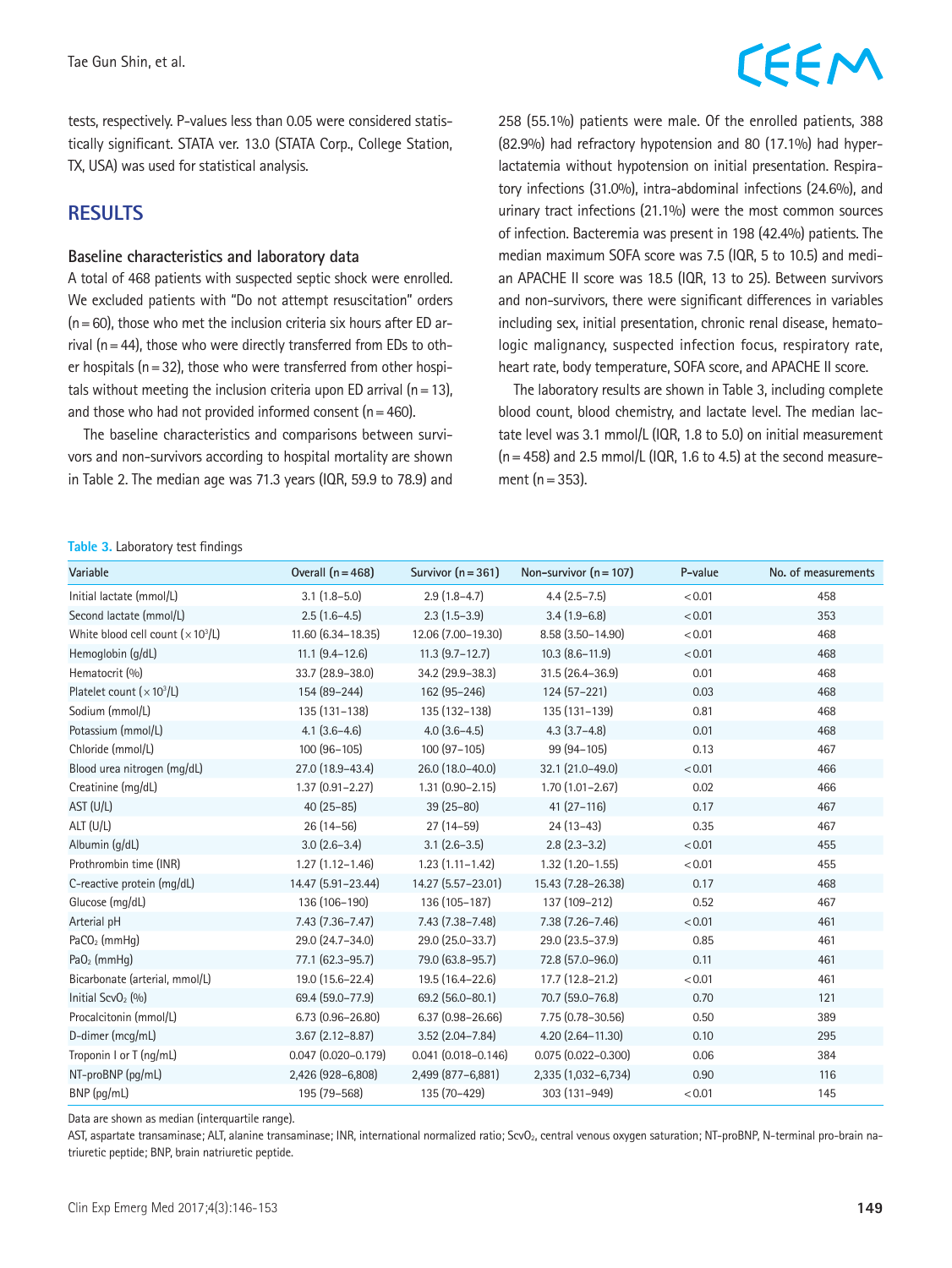#### **Interventions**

The interventions or procedures for the diagnosis and management of septic shock are shown in Table 4. The median time from ED arrival was 0.4 (IQR, 0.2 to 0.8) hours for lactate measurement, 1.6 (IQR, 0.5 to 3.6) hours for blood culture, and 2.2 (IQR, 1.3 to 3.3) hours for first antibiotic administration. Within the

**Table 4.** Interventions

| Variable                                                                       | Overall $(n = 468)$ |                  | Survivor $(n = 361)$ Non-survivor $(n = 107)$ | P-value |
|--------------------------------------------------------------------------------|---------------------|------------------|-----------------------------------------------|---------|
| Lactate measurement                                                            | 458 (97.9)          | 354 (98.1)       | 104 (97.2)                                    | 0.59    |
| Time from ED arrival to initial Lactate Measurement (hr) <sup>a)</sup>         | $0.4(0.2 - 0.8)$    | $0.4(0.2-0.9)$   | $0.3(0.1-0.7)$                                | < 0.01  |
| Measured within 3 hours <sup>b)</sup>                                          | 427 (91.2)          | 329 (91.1)       | 98 (91.6)                                     | 0.88    |
| Repeated lactate measurement within 6 hours from the first measurement         | 277 (59.2)          | 208 (57.6)       | 69 (64.5)                                     | 0.2     |
| <b>Blood culture</b>                                                           | 464 (99.4)          | 358 (99.2)       | 107 (100)                                     | 0.34    |
| Time from ED arrival to blood culture (hr)                                     | $1.6(0.5-3.6)$      | $1.5(0.5-3.0)$   | $2.2$ (0.5-7.0)                               | 0.02    |
| Blood culture within 3 hours <sup>b)</sup>                                     | 329 (70.3)          | 270 (74.8)       | 59 (55.1)                                     | < 0.01  |
| Antibiotics                                                                    |                     |                  |                                               |         |
| Time from ED arrival to first antibiotic administration (hr) <sup>a)</sup>     | $2.2$ (1.3-3.3)     | $2.1(1.3-3.2)$   | $2.5(1.5-3.4)$                                | 0.2     |
| Administered within 3 hours <sup>b)</sup>                                      | 320 (68.4)          | 254 (70.4)       | 66 (61.7)                                     | 0.09    |
| Fluid resuscitation                                                            |                     |                  |                                               |         |
| Fluid administration (30 mL/kg of crystalloid) within 3 hoursb,c)              | 376 (80.3)          | 289 (80.1)       | 87(81.3)                                      | 0.78    |
| Fluids for initial resuscitation                                               |                     |                  |                                               |         |
| Normal saline                                                                  | 387 (82.7)          | 297 (82.3)       | 90(84.1)                                      | 0.66    |
| Ringer's lactate                                                               | 14(3.0)             | 12(3.3)          | 2(1.9)                                        | 0.44    |
| Plasma-lyte                                                                    | 158 (33.8)          | 116(32.1)        | 42 (39.3)                                     | 0.17    |
| Other crystalloids                                                             | 6(1.3)              | 4(1.1)           | 2(1.9)                                        | 0.54    |
| Albumin                                                                        | 9(1.9)              | 9(2.5)           | 0(0)                                          | 0.1     |
| Synthetic colloids                                                             | 45(9.6)             | 27(7.5)          | 18 (16.8)                                     | < 0.01  |
| Central venous catheter insertion within 6 hours <sup>e,d)</sup>               | 318 (68.0)          | 240 (66.5)       | 78 (72.9)                                     | 0.21    |
| CVP measurement within 6 hours <sup>b,d)</sup>                                 | 253(54.1)           | 193 (53.5)       | 60(56.1)                                      | 0.63    |
| ScvO <sub>2</sub> measurement within 6 hours <sup>b,d)</sup>                   | 103 (22.0)          | 76 (21.1)        | 27(25.2)                                      | 0.36    |
| Application of vasopressors for achievement MAP $\geq$ 65 mmHq <sup>b,e)</sup> | 458 (97.9)          | 354 (98.1)       | 104 (97.2)                                    | 0.59    |
| Vasopressors                                                                   |                     |                  |                                               |         |
| Time from ED arrival to first vasopressor administration (hr) <sup>a)</sup>    | $1.9(1.0-3.5)$      | $2.0(1.2-3.5)$   | $1.4(0.7 - 2.4)$                              | < 0.01  |
| First vasopressor                                                              | 431 (92.1)          | 333 (92.2)       | 98 (91.6)                                     | 0.83    |
| Norepinephrine                                                                 | 413 (88.2)          | 320 (88.6)       | 93 (86.9)                                     | 0.63    |
| Dopamine                                                                       | 17(3.6)             | 12(3.3)          | 5(4.7)                                        | 0.51    |
| Other                                                                          | 1(0.2)              | 1(0.3)           | 0(0)                                          | 0.59    |
| Second vasopressor                                                             | 79 (16.9)           | 46 (12.7)        | 33 (30.8)                                     | < 0.01  |
| Norepinephrine                                                                 | 16(3.4)             | 12(3.3)          | 4(3.7)                                        | 0.84    |
| Dopamine                                                                       | 10(2.1)             | 4(1.1)           | 6(5.6)                                        | 0.01    |
| Vasopressin                                                                    | 51 (10.9)           | 28(7.8)          | 23 (21.5)                                     | < 0.01  |
| Epinephrine                                                                    | 2(0.4)              | 2(0.4)           | 0(0)                                          | 0.44    |
| Dobutamine use within 24 hours                                                 | 18(3.9)             | 11(3.1)          | 7(6.5)                                        | 0.1     |
| Arterial cannulation within 6 hours <sup>d)</sup>                              | 233 (49.8)          | 171 (47.4)       | 62 (57.9)                                     | 0.06    |
| Transfusion within 24 hours <sup>d)</sup>                                      |                     |                  |                                               |         |
| Red blood cells                                                                | 70 (15.0)           | 39(10.8)         | 31(29.0)                                      | < 0.01  |
| Fresh frozen plasma                                                            | 44(9.4)             | 18(5.0)          | 26(24.3)                                      | < 0.01  |
| Platelets                                                                      | 52(11.1)            | 31(8.6)          | 21(19.6)                                      | < 0.01  |
| Mechanical ventilation                                                         | 151 (32.3)          | 76 (21.1)        | 76 (71.0)                                     | < 0.01  |
| Time to mechanical ventilation (hr) <sup>a)</sup>                              | $2.4(0.6-9.4)$      | $2.3(0.6 - 7.0)$ | $2.5(0.6-11.0)$                               | 0.93    |
| Duration of mechanical ventilation (day) <sup>a)</sup>                         | $4(2-9)$            | $5(2-9)$         | $3(1.5-9)$                                    | 0.21    |
| Renal replacement therapy                                                      | 73 (15.6)           | 25(6.9)          | 48 (44.9)                                     | < 0.01  |
| Intervention for source control                                                | 117(25.1)           | 99 (26.4)        | 18 (16.8)                                     | 0.03    |
| Time from ED arrival to initial source control <sup>a)</sup>                   | 15.6 (7.2-47.9)     | 15.2 (7.2-36.0)  | $20.9(7.1-96.1)$                              | 0.59    |
| Intervention within 12 hours from ED arrival                                   | 43 (9.2)            | 38 (10.5)        | 5(4.7)                                        | 0.07    |

Data are shown as number (%) or median (interquartile range).

ED, emergency department; CVP, central venous pressure; ScvO<sub>2</sub>, central venous oxygen saturation; MAP, mean arterial pressure.<br><sup>a)</sup>Missing data: one case, time to lactate measurement; five cases, time to antibiotics; six duration of mechanical ventilation; and seven cases, time to source control. <sup>b</sup>The sepsis bundle components. <sup>c)</sup>Two cases with central venous catheter insertion at other hospitals were not included. <sup>d</sup>Time zero was considered as the time of hypotension or lactate elevation ≥4 mmol/L. <sup>e)</sup>Cases without hypotension were considered as the bundle component was achieved.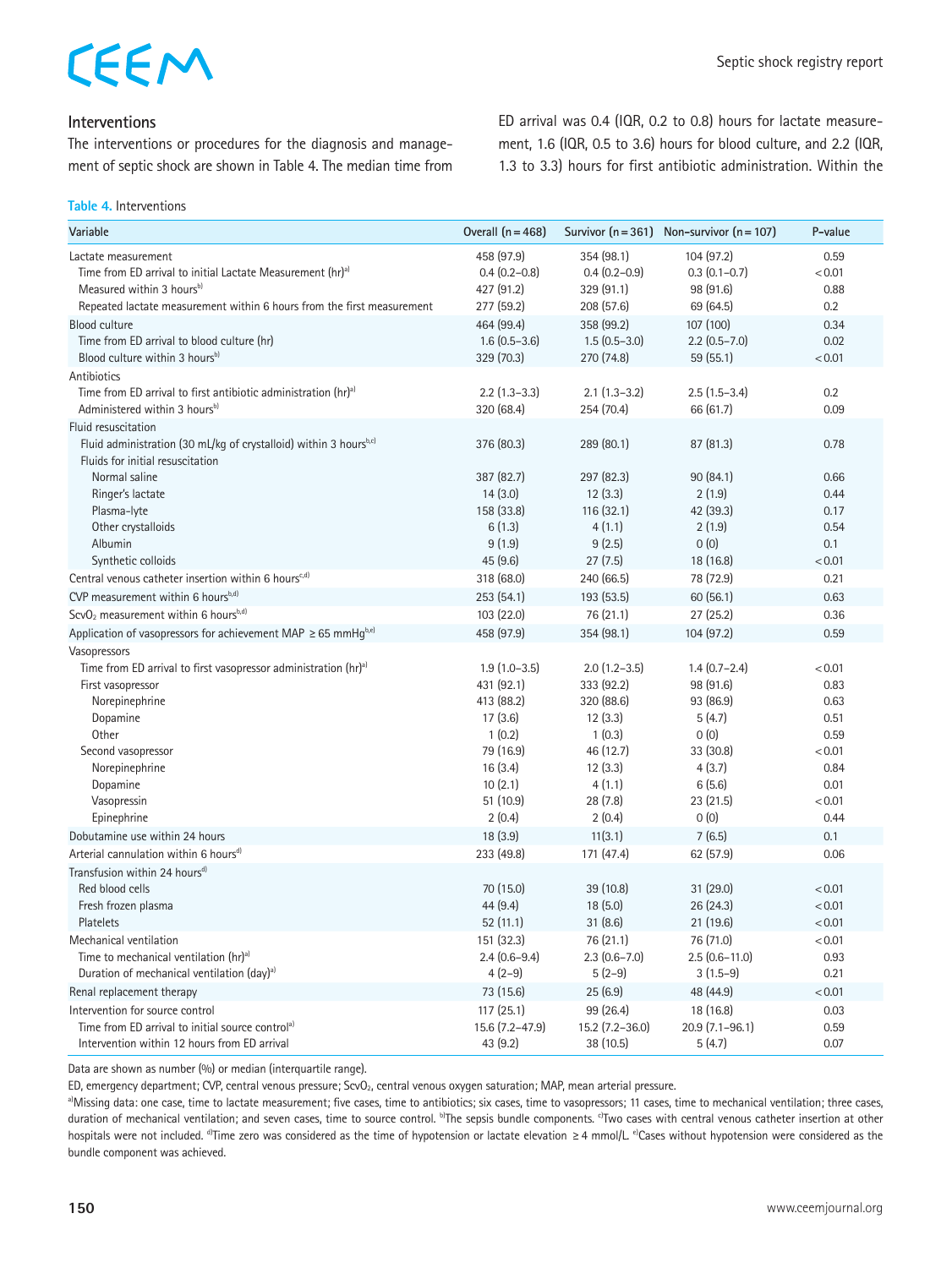initial three hours of ED arrival, lactate measurement was performed in 427 (91.2%) patients, blood culture was done in 329 (70.3%) patients, and initial antibiotics were administered to 320 (68.4%) patients. Repeated lactate measurements were performed in 277 (59.2%) patients within six hours of the first measurement. Initial fluid resuscitation (more than 30 mL/kg of crystalloid) was performed in 376 (80.3%) patients, most often using normal saline (82.7%). CVP and  $ScvO<sub>2</sub>$  were measured in 318 (68.0%) and 103 (22.0%) patients within six hours of the time of hypotension or lactate elevation, respectively. The compliance with the application of vasopressors for achievement of mean arterial pressure  $\geq 65$  mmHg was 97.9%. The median time from ED arrival to first vasopressor administration, most commonly norepinephrine, was 1.9 (IQR, 1.0 to 3.5) hours. Mechanical ventilation was applied in 151 (32.3%) patients and renal replacement therapy was used in 73 (15.6%) patients. The median time from ED arrival to first source control was 15.6 (IQR, 7.2 to 47.9) hours. Among patients who underwent intervention for source control, 43 (36.8%) received intervention within 12 hours of their ED arrival. Between survivors and non-survivors, there were significant differences in interventions, including time to lactate measurement, time to blood culture, use of synthetic colloids, time to the first vasopressor, use of a second vasopressor, transfusion, mechanical ventilation, and renal replacement therapy.

#### **Outcomes**

The in-hospital, 28-day, and 90-day mortality rates were 22.9%, 21.8%, and 27.1%, respectively (Table 5). The intensive care unit admission rate from the ED was 64.5%. The median length of

|  | Table 5. Outcomes and lengths of stay |  |  |  |
|--|---------------------------------------|--|--|--|
|--|---------------------------------------|--|--|--|

| Variable                                                                                                                                        | Value                                                         |
|-------------------------------------------------------------------------------------------------------------------------------------------------|---------------------------------------------------------------|
| Hospital discharge <sup>a)</sup><br>Discharge<br>Transfer to another hospital<br>In-hospital mortality<br>28-Day mortality<br>Loss to follow-up | 305(65.1)<br>56 (12.0)<br>107 (22.9)<br>102 (21.8)<br>20(4.3) |
| 90-Day mortality<br>Loss to follow-up                                                                                                           | 127 (27.1)<br>68 (14.5)                                       |
| Emergency department disposition<br>Intensive care unit<br>General ward<br>Discharge<br>Death                                                   | 302(64.5)<br>163 (34.8)<br>2(0.4)<br>1(0.2)                   |
| Length of stay<br>Emergency department (hr)<br>Intensive care unit (day)<br>Hospital (day)                                                      | $6.8(4.0-14.6)$<br>$4(2-8)$<br>$12(7-21)$                     |

Data are shown as number (%) or median (interquartile range). a)Eight cases with withdrawal of supportive care were included. stay in the ED, intensive care unit, and hospital ward were 6.8 (IQR, 4.0 to 14.6) hours, 4 (IQR, 2 to 8) days, and 12 (IQR, 7 to 21) days, respectively.

#### **DISCUSSION**

This preliminary analysis of a prospective, observational registry of 10 EDs participating in the KoSS is the first multi-center study about septic shock in EDs of Korea. The study mainly investigated the demographic characteristics, interventions, and clinical outcomes of patients with septic shock presenting with refractory hypotension or hyperlactatemia.

Mortality rates vary according to inclusion criteria and septic shock definition.<sup>14</sup> Overall, the mortality trend in sepsis or septic shock patients is declining, but mortality remains high.<sup>4,5,15</sup> Recent large clinical trials (the Australasian Resuscitation in Sepsis Evaluation study and the Protocolised Management in Sepsis trial), multi-center, ED-based studies for patients with septic shock, have reported 15.0% to 25.1% in-hospital mortality and 15.3% to 24.6% 28-day mortality.<sup>8,10</sup> Our study, with similar inclusion criteria to these trials, showed comparable mortality rates.

According to a global observation study (the International Multicentre Prevalence Study on Sepsis, including 1,794 patients from 62 countries), compliance with the sepsis bundle metrics remains low and variable.16 Compliance rates were comparable in interventions including blood culture, antibiotic administration, application of vasopressor, CVP measurement, and repeated lactate measurement. However, higher compliance rates were observed for initial lactate measurement and initial fluid resuscitation. ScvO<sub>2</sub> was relatively underused; the practice was probably affected by the current trials for early goal-directed therapy.<sup>8-10</sup>

There are some controversies regarding whether sepsis bundle compliance directly improves outcomes and whether specific interventions or protocols are superior to management by clinical assessment.<sup>3</sup> However, considering the clinical importance of early recognition and timely management of septic shock, compliance to the sepsis bundle might be associated with clinical improvement in the quality of initial treatment and better outcomes.17,18 From this perspective, we observed that some interventions for sepsis care might need to be improved, including obtaining a blood culture, antibiotic administration, and source control interventions.

Our inclusion criteria varied from the new definition of septic shock from Sepsis-3.19 However, the new definition is relatively specific and difficult to apply in the ED. Refractory hypotension and hyperlactatemia are criteria currently recommended by the SSC guidelines for the initiation of aggressive management.<sup>6</sup> In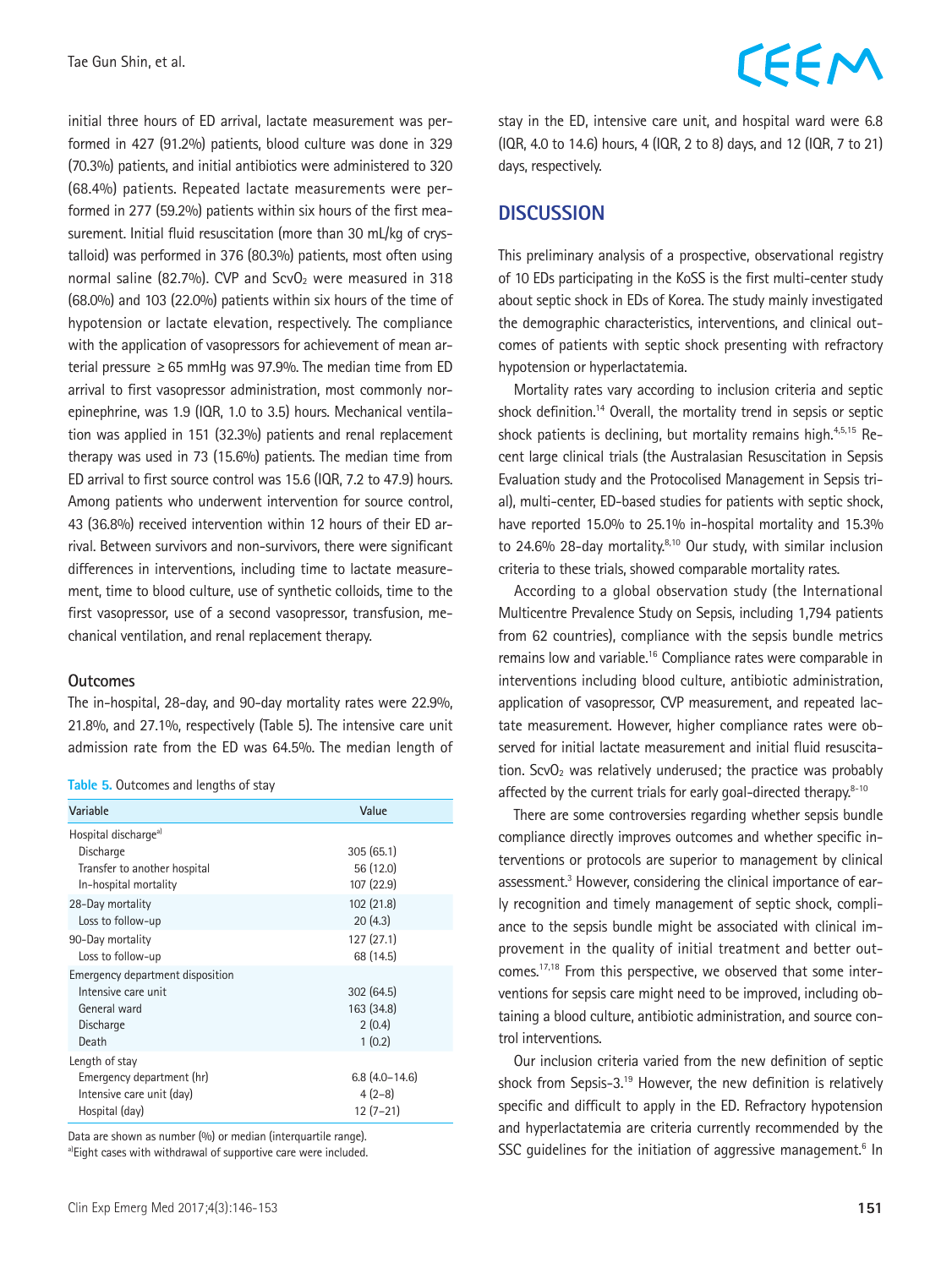addition, we have been collecting data about the Sepsis-3 definition and future studies from the KoSS registry will include these results.

There are some changes in the updated 2016 SSC quidelines.<sup>20</sup>  $CVP$  and  $ScvO<sub>2</sub>$  are no longer recommended as the initial goals of resuscitation. However, the use of these targets may be considered because current trials including less severely ill patients have reported that no harm was associated with the interventional strategies.<sup>8-10,20</sup> The quidelines also recommend frequent reassessment of hemodynamic status using available physiologic variables and that dynamic rather than static variables be used to predict fluid responsiveness. The KoSS registry needs to reflect these recent changes.

This study has several limitations. Further data collection and analysis are needed because this is a preliminary, descriptive study; thus, the observed findings are limited. We hope that this study will lead to a large-scale study involving more hospitals and patients that will contribute to advances in the diagnosis and treatment of septic shock. Second, a number of patients were excluded from this study for several reasons and we focused on early septic shock patients in the ED, which might have led to selection bias. Third, the enrollment periods and case volumes varied according to hospital. Institutional characteristics should also be investigated in future studies.

In conclusion, in the KoSS septic shock registry, which included 10 EDs, the mortality rate of patients with septic shock exceeded 20%. The results of this preliminary report suggest that there are areas for improvement in terms of the quality of initial resuscitation and the outcomes of patients with septic shock in the ED.

## **CONFLICT OF INTEREST**

No potential conflict of interest relevant to this article was reported.

## **ETHICAL DISCLOSURE**

The study was approved by the institutional review boards of the individual participating centers. The institutions and IRB approval numbers are as follows: Asan Medical Center, S2015-1918-0002; Gangnam Sacred Heart Hospital, 2015-11-142; Gangnam Severance Hospital, 3-2015-0227; Hanyang University Hospital, HYUH 2015-11-013-007; Korea University Anam Hospital, HRPC2016- 184; Korea University Kuro Hospital, KUGH15358-001; Samsung Medical Center, SMC2015-09-057-001; Seoul National University Hospital, J-1408-003-599; Seoul National University Bundang Hospital, B-1409/266-401; Severance Hospital, 4-2015-0929.

## **REFERENCES**

- 1. Vincent JL, De Backer D. Circulatory shock. N Engl J Med 2013;369:1726-34.
- 2. Angus DC, van der Poll T. Severe sepsis and septic shock. N Engl J Med 2013;369:840-51.
- 3. Seymour CW, Rosengart MR. Septic shock: advances in diagnosis and treatment. JAMA 2015;314:708-17.
- 4. Kaukonen KM, Bailey M, Suzuki S, Pilcher D, Bellomo R. Mortality related to severe sepsis and septic shock among critically ill patients in Australia and New Zealand, 2000-2012. JAMA 2014;311:1308-16.
- 5. Fleischmann C, Scherag A, Adhikari NK, et al. Assessment of global incidence and mortality of hospital-treated sepsis: current estimates and limitations. Am J Respir Crit Care Med 2016; 193:259-72.
- 6. Dellinger RP, Levy MM, Rhodes A, et al. Surviving sepsis campaign: international guidelines for management of severe sepsis and septic shock: 2012. Crit Care Med 2013;41:580-637.
- 7. Vincent JL, Pereira AJ, Gleeson J, Backer D. Early management of sepsis. Clin Exp Emerg Med 2014;1:3-7.
- 8. ARISE Investigators; ANZICS Clinical Trials Group, Peake SL, et al. Goal-directed resuscitation for patients with early septic shock. N Engl J Med 2014;371:1496-506.
- 9. ProCESS Investigators, Yealy DM, Kellum JA, et al. A randomized trial of protocol-based care for early septic shock. N Engl J Med 2014;370:1683-93.
- 10. Mouncey PR, Osborn TM, Power GS, et al. Trial of early, goaldirected resuscitation for septic shock. N Engl J Med 2015; 372:1301-11.
- 11. Kaukonen KM, Bailey M, Pilcher D, Cooper DJ, Bellomo R. Systemic inflammatory response syndrome criteria in defining severe sepsis. N Engl J Med 2015;372:1629-38.
- 12. Knaus WA, Draper EA, Wagner DP, Zimmerman JE. APACHE II: a severity of disease classification system. Crit Care Med 1985; 13:818-29.
- 13. Vincent JL, Moreno R, Takala J, et al. The SOFA (Sepsis-related Organ Failure Assessment) score to describe organ dysfunction/failure. On behalf of the Working Group on Sepsis-Related Problems of the European Society of Intensive Care Medicine. Intensive Care Med 1996;22:707-10.
- 14. Shankar-Hari M, Phillips GS, Levy ML, et al. Developing a new definition and assessing new clinical criteria for septic shock: for the third international consensus definitions for sepsis and septic shock (Sepsis-3). JAMA 2016;315:775-87.
- 15. Kadri SS, Rhee C, Strich JR, et al. Estimating ten-year trends in septic shock incidence and mortality in United States Aca-